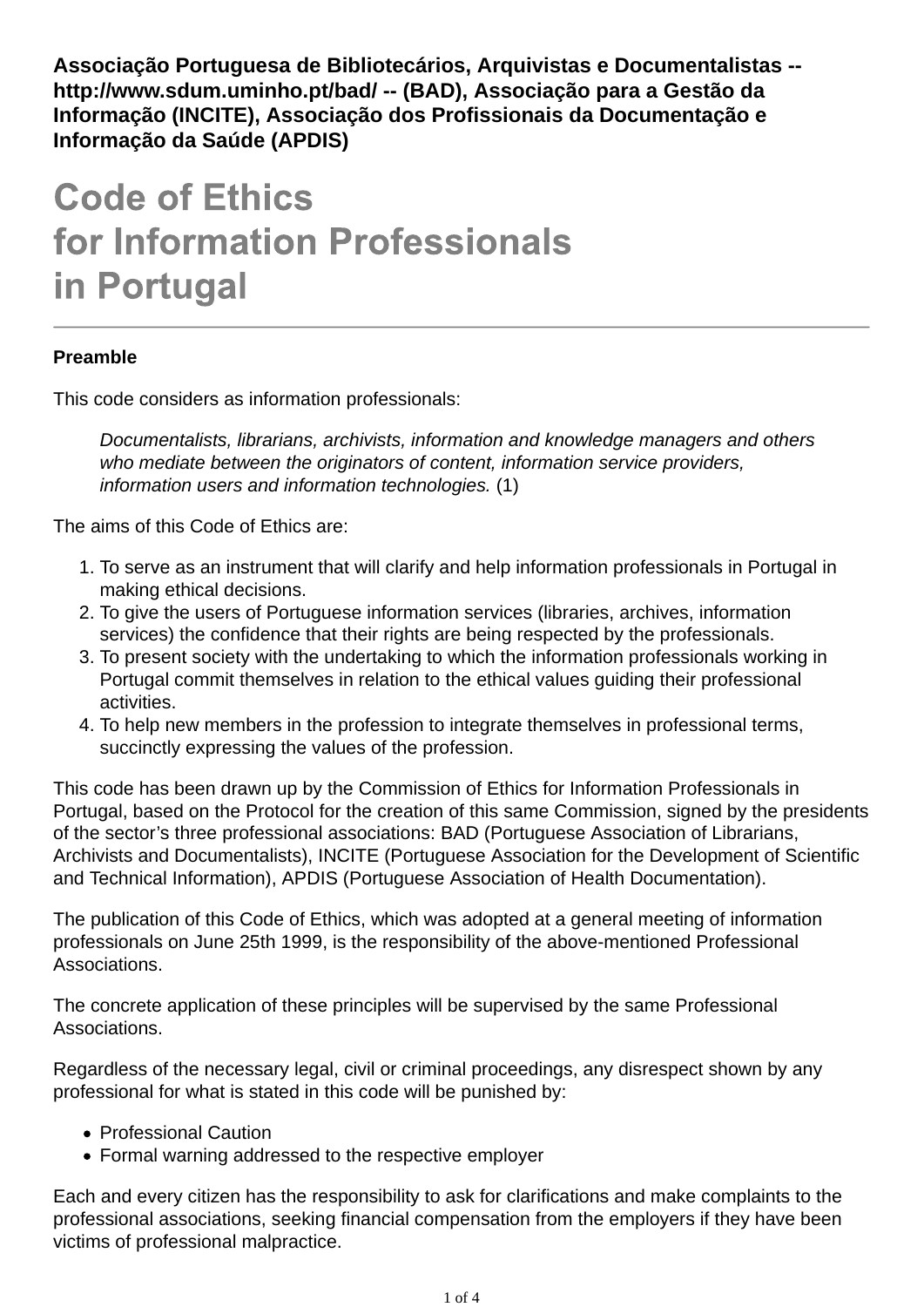The Commission of Ethics for Information Professionals considers that the contents of this code may be updated and corrected in line with future professional requirements, but that the spirit of openness and respect for Human Rights must always be respected.

# **Elements of the Code of Ethics**

The various matters to be included in this code of ethics are:

- 1. Intellectual Freedom
- 2. Privacy of Users of Information services
- 3. Professionalism

#### **Intellectual Freedom**

Information professionals in Portugal are staunch defenders of access to information and make every effort to ensure that this attitude is matched by their continuously alerting people to all possible forms of censorship.

Information professionals in Portugal assume the following responsibilities as their own:

- 1. To facilitate the access of information service users to all manner of information published under any support whatsoever.
- 2. To build up collections suited to the information requirements of the users of information services, adopting a proactive attitude in order to ensure that these needs are foreseen even before they are expressed.
- 3. To make a selection of materials, in order to effect a balance between supply and demand, updating and preservation, the diversity of subjects and the necessary balance between different points of view.
- 4. To treat all information in such a way as to facilitate access thereto.
- 5. To afford access to the information is their services.
- 6. To make it explicit that, in defining the information policy of the services for which they are responsible, the main task of these services is to make information, of whatever kind, under whatever form of support, available to all users.
- 7. Not to permit any outside interference that may impede or hinder access to the information made available through their services.
- 8. Not to allow their own opinions interfere in the freedom of access to information.
- 9. To oppose the implementation of any solution that may limit or manipulate access to information
- 10. To draw up, participate in the preparation of, know about, support and publicise all legislation relating to the right of access to information without any interference whatsoever.

Information professionals consider that this code will further the integration into their professional activity of the human rights that they already respect. Information professionals in Portugal consider that is their duty to respect Article 19 of the Universal Declaration of Human Rights:

*Everyone has the right to freedom of opinion and expression; this right includes freedom to hold opinions without interference and to seek, receive and impart information and ideas through any media and regardless of frontiers.* (2)

# **Privacy of Users of Information Services**

Privacy is important in its own right. Information professionals in Portugal recognise the importance and singularity of each of the users of their services and thus respect their privacy as a right.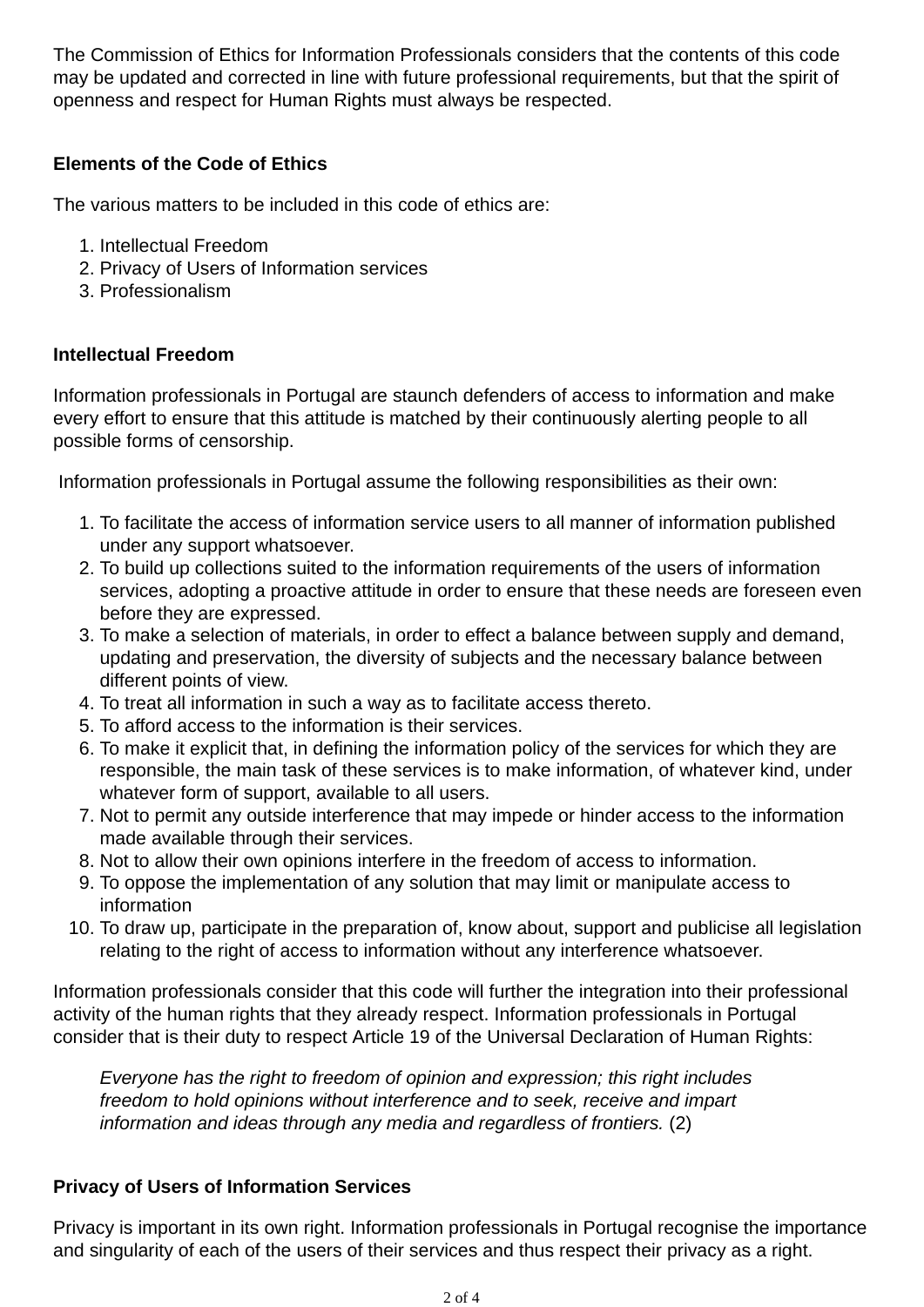Information professionals in Portugal assume the following responsibilities as their own:

- 1. To use personal data only for the purposes for which they were collected.
- 2. To consider the following data as private: records of reading materials, loans, bibliographical consultations and any data that may identify the users of their services and their activities.
- 3. Not to publish data of a private nature, observing the security requirements to ensure that these data are not intercepted.
- 4. To guarantee tat records kept on paper or in computerised form are not left in places where they can be easily accessed or read by other users.
- 5. To take every precaution to ensure that the manipulation of and access to computerised records are only undertaken by authorised members of their services.
- 6. To guarantee that data on the reading habits or bibliographical interests of the users of their services are collected for the normal functioning thereof and that it is only possible to use these data for research or statistical purposes.
- 7. Not to inform any user of their services about the work undertaken by another user.
- 8. To consider any request for information that seeks to violate the privacy of a user as being improper and abusive.
- 9. If pressurised for any reason into providing information of a private nature, information professionals may only do so with the prior written permission of the users who made this information available to them.

 Information professionals in Portugal consider that it is their duty to respect Article 12 of the Universal Declaration of Human Rights:

*No one shall be subjected to arbitrary interference with his privacy, family, home or correspondence, nor to attacks upon his honour and reputation. Everyone has the right to the protection of the law against such interference or attacks.* (3)

# **Professionalism**

Information professionals in Portugal seek to perform their professional activities with the highest degree of professionalism.

Information professionals in Portugal assume the following responsibilities as their own:

- 1. To carry out their work competently and professionally.
- 2. To consider the sense of duty towards users of their information services as their central duty.
- 3. To raise public awareness of the possibilities inherent in the service which they provide and the other services that are available.
- 4. To seek to ensure continuous professional development, supporting colleagues who wish to do same.
- 5. To support all professional standards designed to foster professional competence.
- 6. To consider the information needs of the users of their services and of the general public as being above their own interests and those of the organisation for which they work.
- 7. To inform their employers, heads of service, colleagues and users of any conflicts of interest that may arise during their professional activity.
- 8. To contribute to the definition of a national information policy.
- 9. To promote, through their actions, public confidence in the correctness of their procedures and their professional efficiency.
- 10. To guarantee confidentiality about information inside the organisations for which they work. This undertaking continues beyond the end of their employment there.
- 11. To be aware of the exact nature and scope of their professional activity, not giving an image of themselves or of the organisation to which they belong that goes beyond their professional specificity.